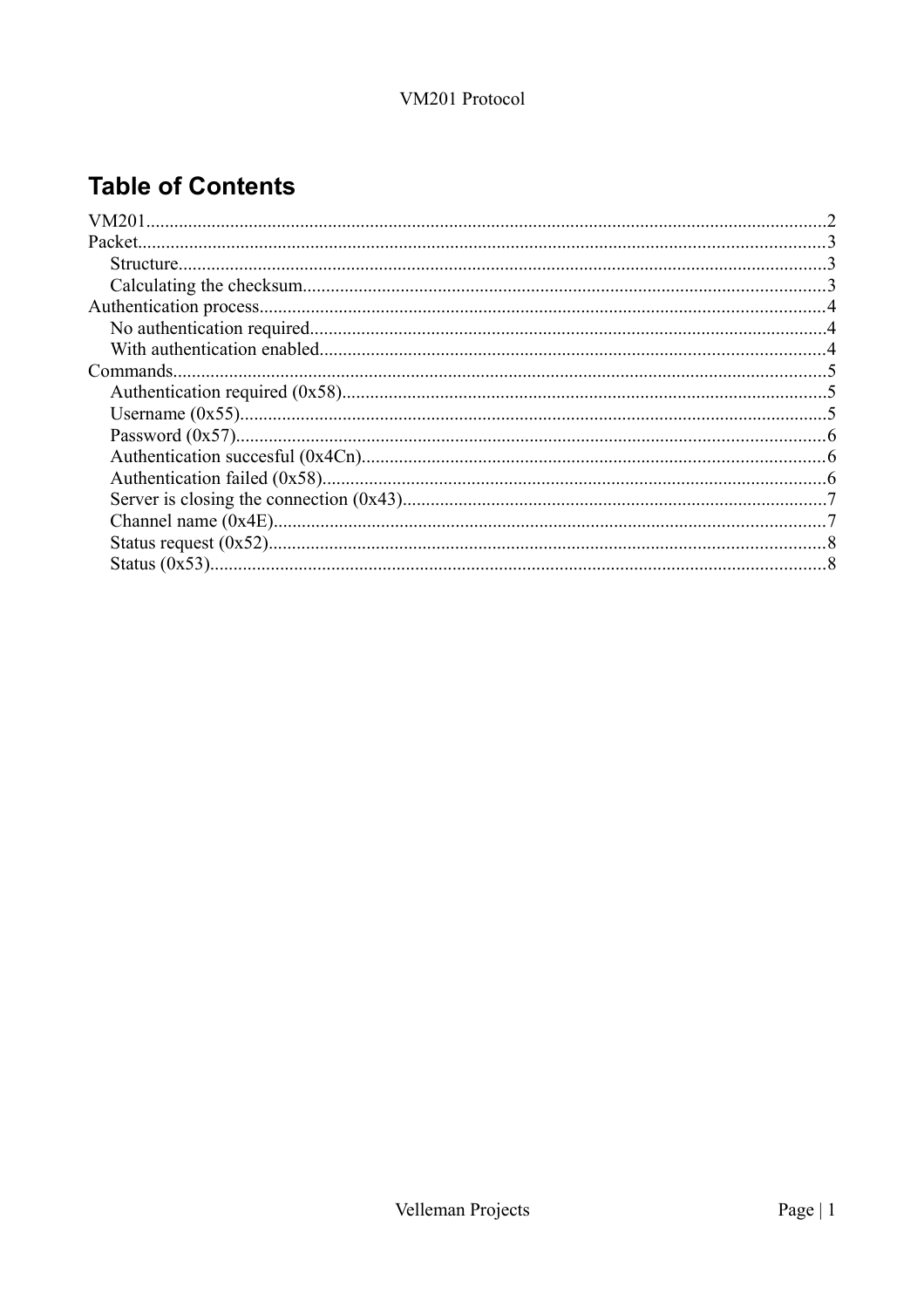# Packet

## Structure



The start of the packet (STX) and end of packet (ETX) have a fixed value. Data bytes change depending on the command. Maximum packet size is n bytes.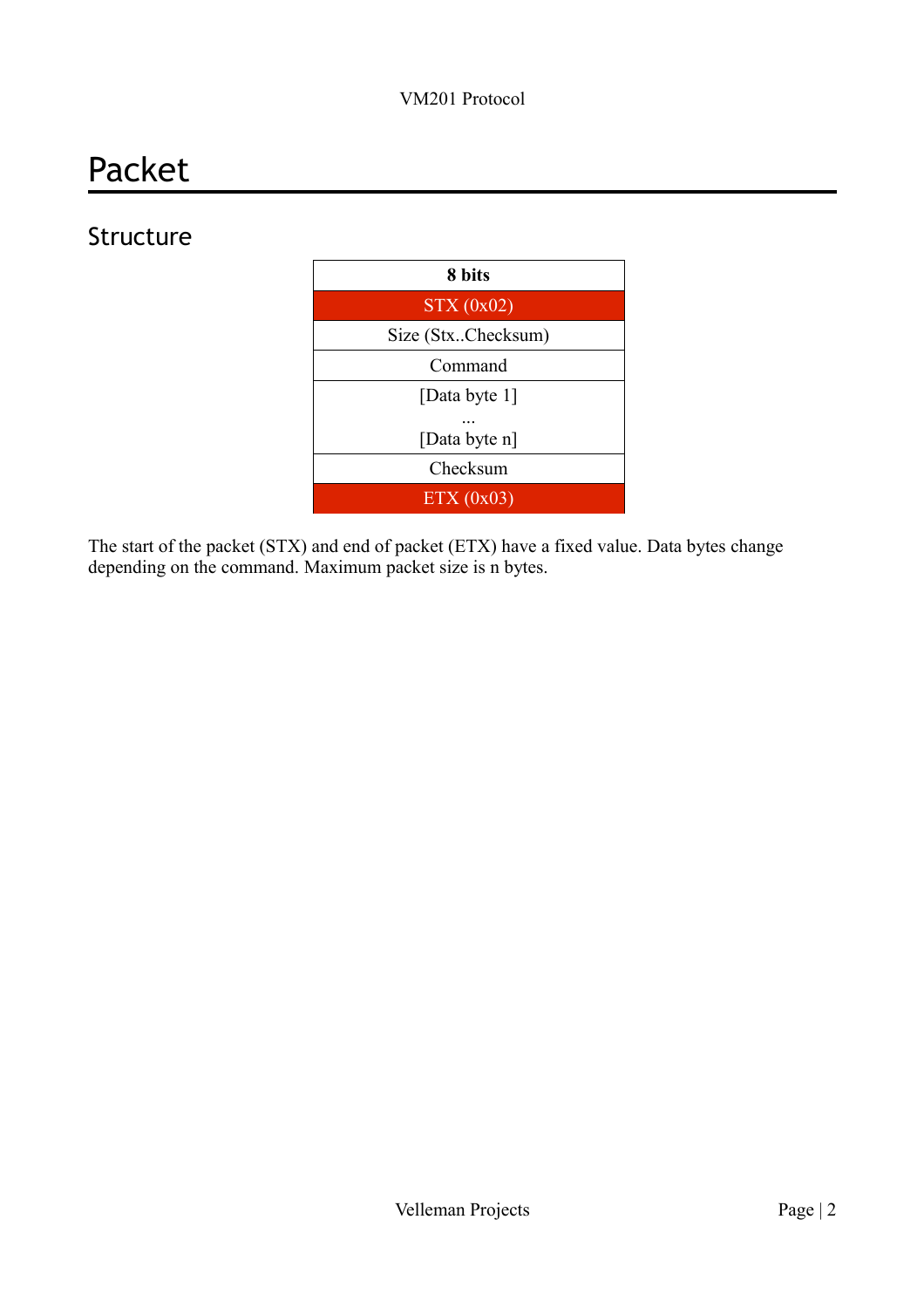# Authentication process

## No authentication required



## With authentication enabled

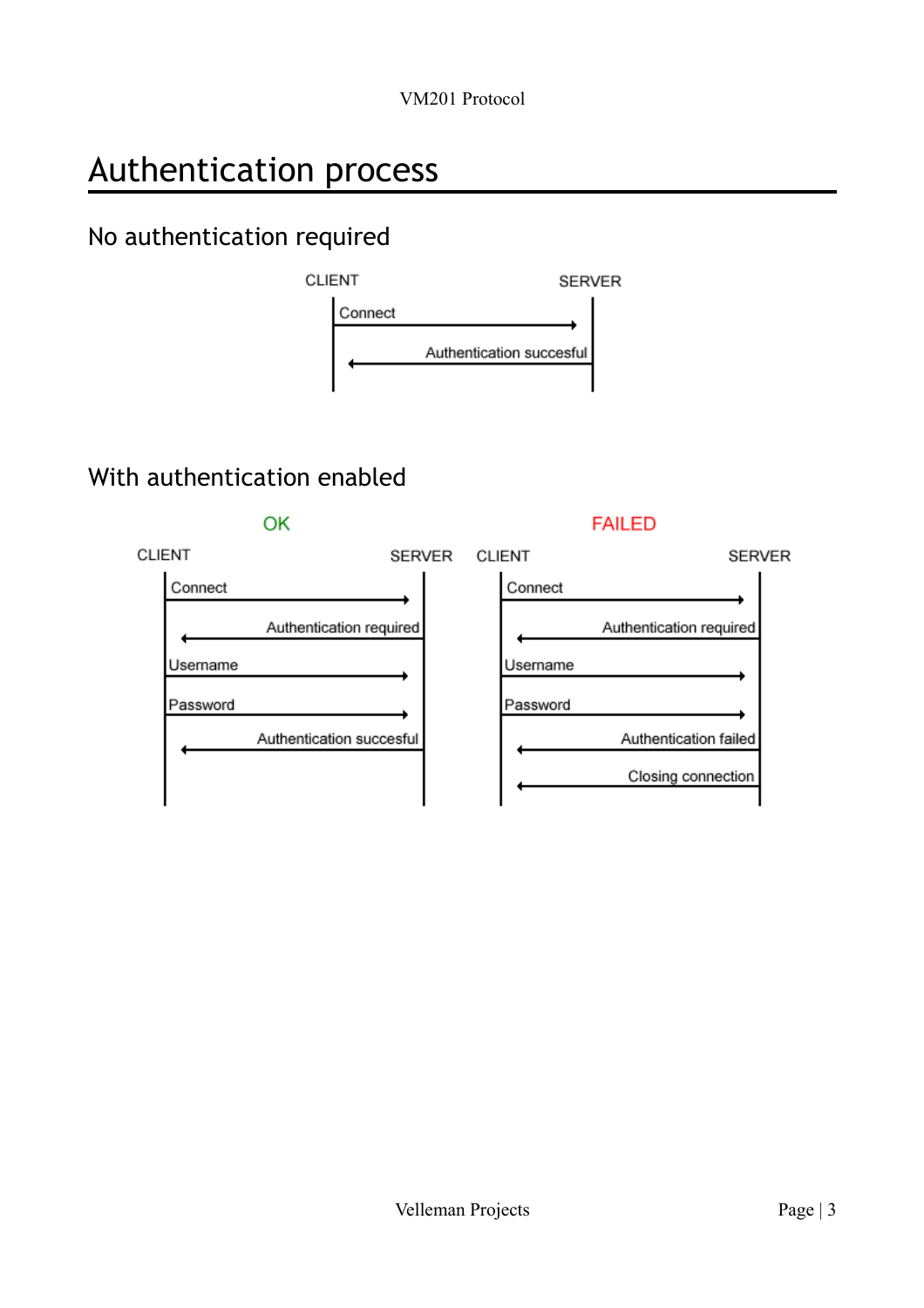# Commands

### Authentication required (0x58)

When connecting to a VM201 that requires authentication, you will receive this packet. Respond with a Username ( $0x55$ ) and Password ( $0x57$ ) packet to authenticate yourself. After authenticating, you will receive either an [Authentication succesful \(0x4Cn\)](#page-4-1) or [Authentication failed \(0x58\)](#page-4-0) packet. If authentication failed, the server will also send a Server is closing the connection  $(0x43)$  packet and subsequently close the connection.

#### Example packet:

| <b>STX</b> | 0x02 |
|------------|------|
| Size       | 0x05 |
| Command    | 0x58 |
| Checksum   |      |
| <b>ETX</b> | 0x03 |

### <span id="page-3-0"></span>Username (0x55)

This packet is sent by the client to provide a username during authentication. The username should be padded to a length of 9 characters with zeroes (0x00).

#### Example packet:

| <b>STX</b>  | 0x02       |
|-------------|------------|
| Size        | 0x0E       |
| Command     | 0x55       |
| Data byte 1 | 0x61 'a'   |
| Data byte 2 | $0x64'$ d' |
| Data byte 3 | 0x6D'm'    |
| Data byte 4 | 0x69 'i'   |
| Data byte 5 | $0x6E$ 'n' |
| Data byte 6 | 0x00       |
| Data byte 7 | 0x00       |
| Data byte 8 | 0x00       |
| Data byte 9 | 0x00       |
| Checksum    |            |
| <b>ETX</b>  | 0x03       |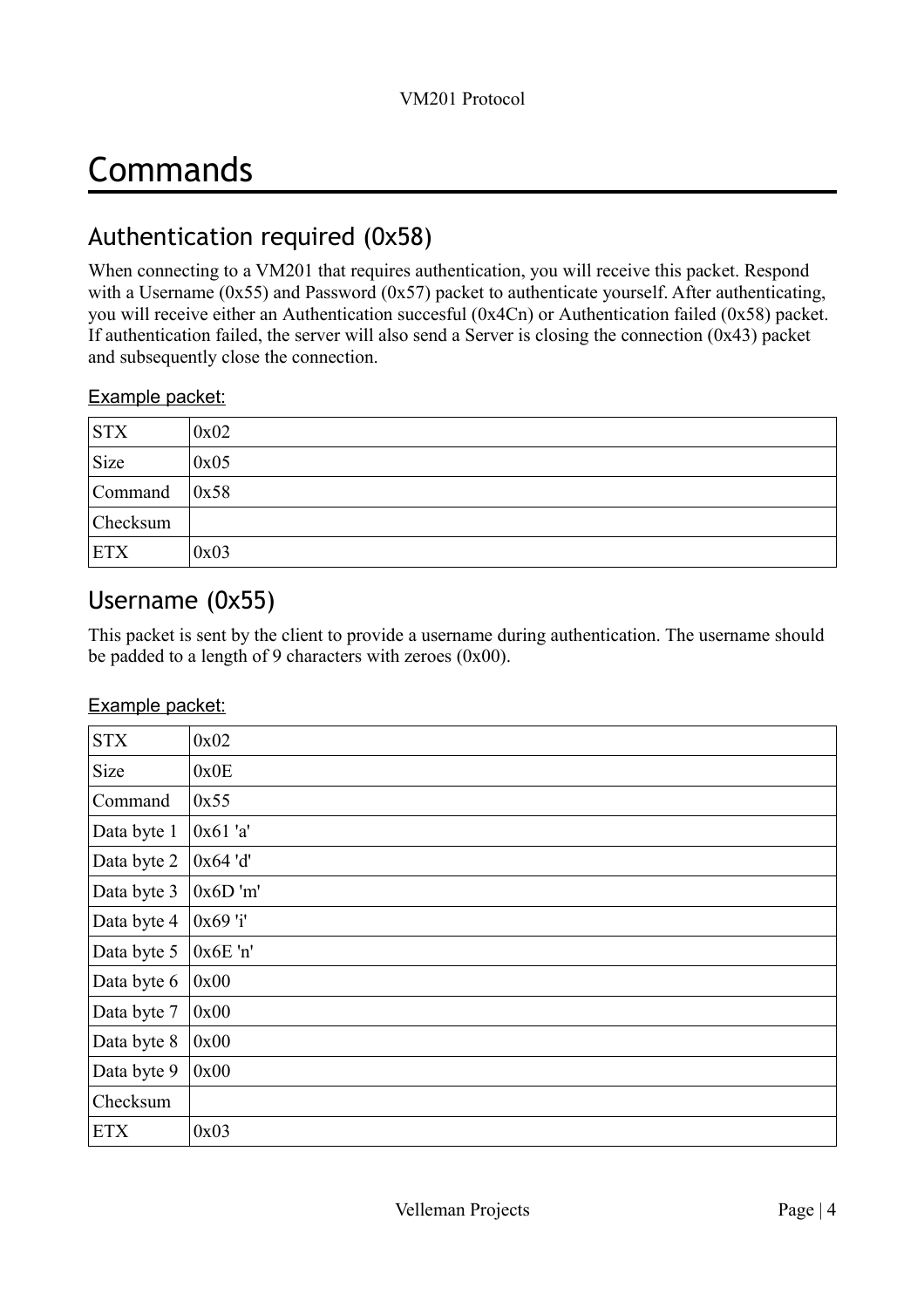## <span id="page-4-2"></span>Password (0x57)

This packet is sent by the client to provide a password during authentication. The password should be padded to a length of 9 characters with zeroes  $(0x00)$ .

|  | Example packet: |
|--|-----------------|
|  |                 |

| <b>STX</b>  | 0x02     |
|-------------|----------|
| Size        | 0x0E     |
| Command     | 0x57     |
| Data byte 1 | 0x74't'  |
| Data byte 2 | 0x65 'e' |
| Data byte 3 | 0x73 's' |
| Data byte 4 | 0x74't'  |
| Data byte 5 | 0x00     |
| Data byte 6 | 0x00     |
| Data byte 7 | 0x00     |
| Data byte 8 | 0x00     |
| Data byte 9 | 0x00     |
| Checksum    |          |
| <b>ETX</b>  | 0x03     |

## <span id="page-4-1"></span>Authentication succesful (0x4Cn)

This packet is sent by the server to indicate that authentication was succesful or that authentication is not required.

#### Example packet:

| <b>STX</b> | 0x02 |
|------------|------|
| Size       | 0x05 |
| Command    | 0x4C |
| Checksum   |      |
| <b>ETX</b> | 0x03 |

## <span id="page-4-0"></span>Authentication failed (0x58)

This packet is sent by the server to indicate that authentication failed. This packet will be followed by a [Server is closing the connection \(0x43\)](#page-5-0) packet after which the server will actively close the connection. It is not possible to make multiple login attempts on one connection.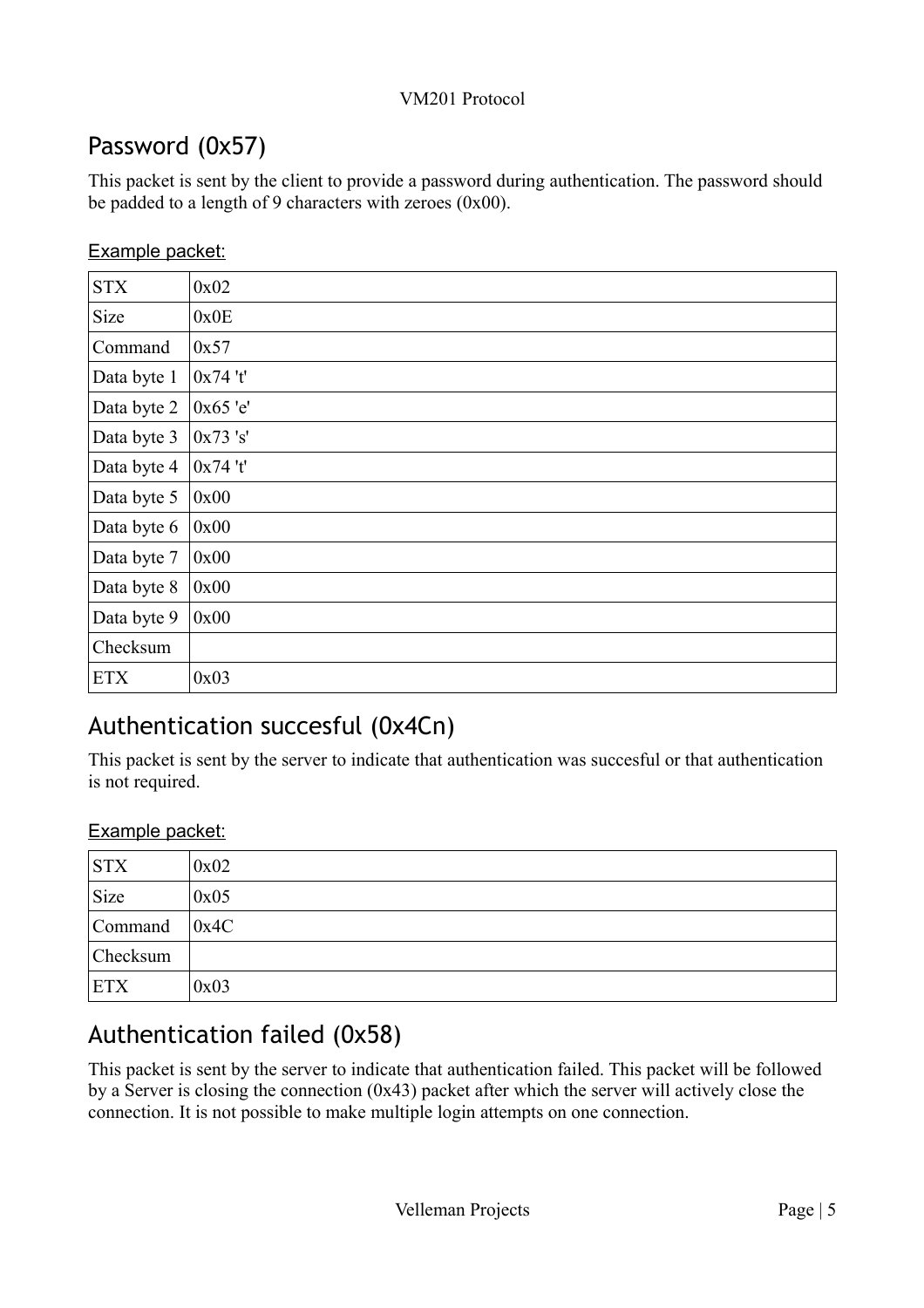#### Example packet:

| STX             | 0x02 |
|-----------------|------|
| Size            | 0x05 |
| Command         | 0x4C |
| <b>Checksum</b> |      |
| ETX             | 0x03 |

## <span id="page-5-0"></span>Server is closing the connection (0x43)

This packet is sent by the server to indicate that it is about to actively close the connection. This is caused by a failed authentication attempt.

#### Example packet:

| <b>STX</b> | 0x02 |
|------------|------|
| Size       | 0x05 |
| Command    | 0x43 |
| Checksum   |      |
| <b>ETX</b> | 0x03 |

## Channel name (0x4E)

The names of each relay channel are sent after authenticating. These names have been chosen by the user. When one or more names are changed through the web interface, these names will be sent again to keep the client up to date. Channel names are always 16 characters long, if necessary padded with zeroes (0x00). The channel nr. is a bit mask where each bit represents a channel, and channel 1 is the least significant bit (rightmost bit).

#### Example packet:

| <b>STX</b>  | 0x02                          |
|-------------|-------------------------------|
| Size        | 0x22                          |
| Command     | 0x4E                          |
| Channel nr. | $0x04$ ('00000100' = relay 3) |
| Data byte 1 | 0x00                          |
| Data byte 2 | 0x00                          |
| Data byte 3 | 0x00                          |
| Data byte 4 | 0x00                          |
| Data byte 5 | 0x00                          |
| Data byte 6 | 0x00                          |
| Data byte 7 | 0x00                          |